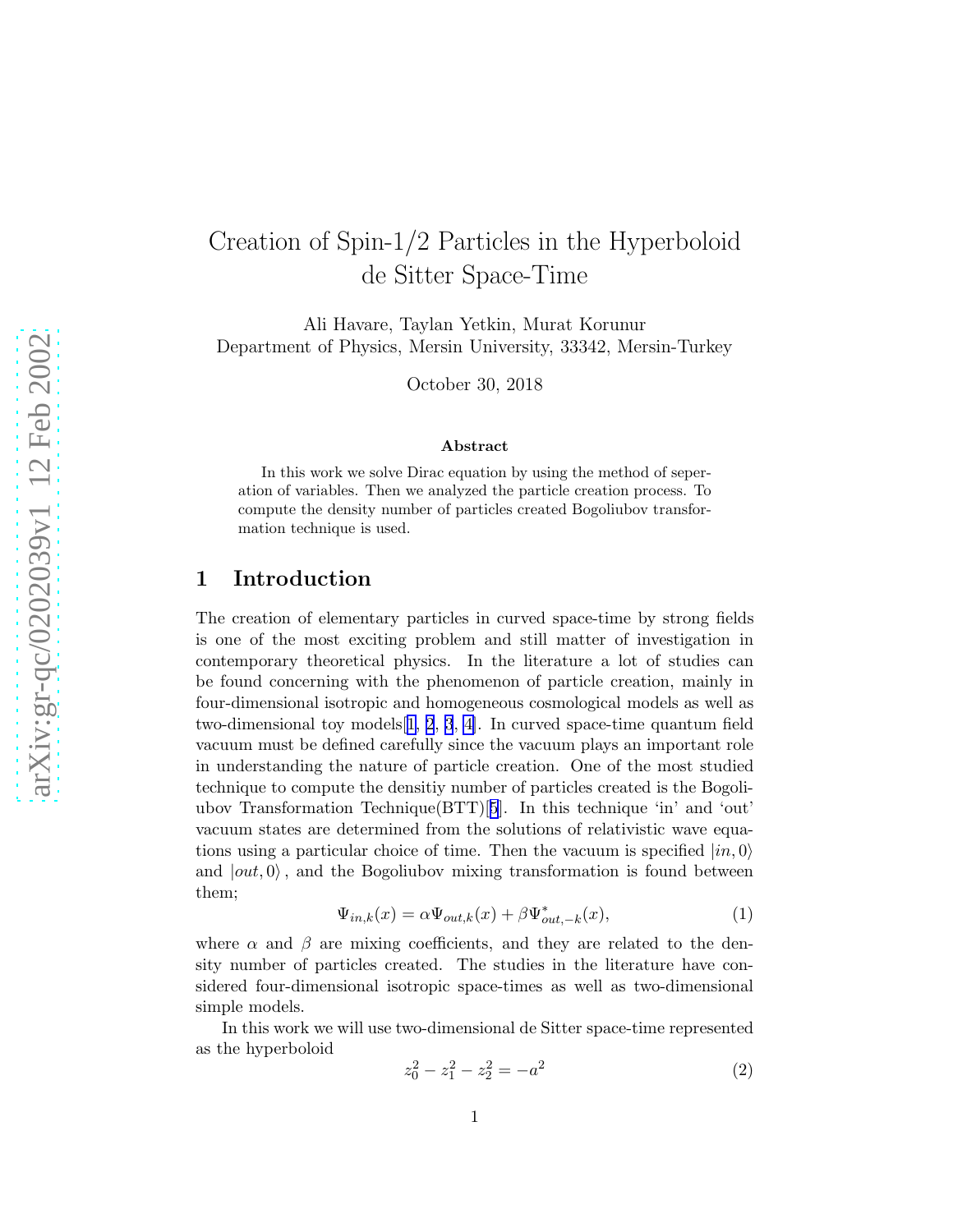<span id="page-1-0"></span>embeded in three dimensional Minkowski space[[6](#page-5-0)], where

$$
z_0 = a \sinh(t/a), \tag{3}
$$

$$
z_1 = a \cosh(t/a) \cos x, \tag{4}
$$

$$
z_2 = \cosh(t/a)\sin x. \tag{5}
$$

The line element of the space-time is given by

$$
ds^{2} = -dt^{2} + a^{2} \cosh^{2}(t/a) dx^{2}, (-\pi < x < \pi).
$$
 (6)

Because of the simple form of the line element the solution of the Dirac equation and definition of Bogoliubov coefficients are easy. For the model in Eq.(5) the Hawking effect for scalar particles has been studied by using  $BTT[7]$  $BTT[7]$ .

# 2 Solution of the Dirac Equation

The covariant generalization of Dirac equation is

$$
\left[i\gamma^{\mu}(\partial_{\mu} - \Gamma_{\mu}) - m\right]\Psi(x) = 0, \tag{7}
$$

where  $\gamma^{\mu}$  are curved space-time Dirac gamma mattricies related to flat spacetime gammas as  $\gamma^{\mu}(x) = e^{\mu}_{\mu}$  $\mu_{(i)}^{\mu} \gamma^{(i)}$  with the tetrad definition

$$
e_{(i)}^{\mu}e_{(k)}^{\nu}\eta^{(i)(k)} = g^{\mu\nu}.
$$
 (8)

The spin connections  $\Gamma_{\lambda}$  are defined

$$
\Gamma_{\lambda} = -\frac{1}{8} g_{\mu\alpha} \Gamma^{\alpha}_{\nu\lambda} [\gamma^{\mu}, \gamma^{\nu}], \qquad (9)
$$

where  $\Gamma_{\nu\lambda}^{\alpha}$  are Christoffel symbols given

$$
\Gamma^{\alpha}_{\nu\lambda} = \frac{1}{2} g^{\alpha\beta} (\partial_{\nu} g_{\lambda\beta} + \partial_{\lambda} g_{\beta\lambda} - \partial_{\beta} g_{\lambda\nu}). \tag{10}
$$

We can simplify calculations by introducing a conformal time given

$$
\eta = 2 \arctan[\exp(t/a)],\tag{11}
$$

then  $Eq.(6)$  becomes

$$
ds^{2} = \frac{a^{2}}{\sin^{2} \eta} (-d\eta^{2} + dx^{2}), (0 < \eta < \pi). \tag{12}
$$

The Dirac equation Eq.(7), after multiplying  $-\gamma^{(0)}$  from left, becomes

$$
(\partial_{\eta} - \gamma^{(0)}\gamma^{(1)}ik - \frac{ima}{\sin \eta}\gamma^{(0)})\Phi(\eta) = 0,
$$
\n(13)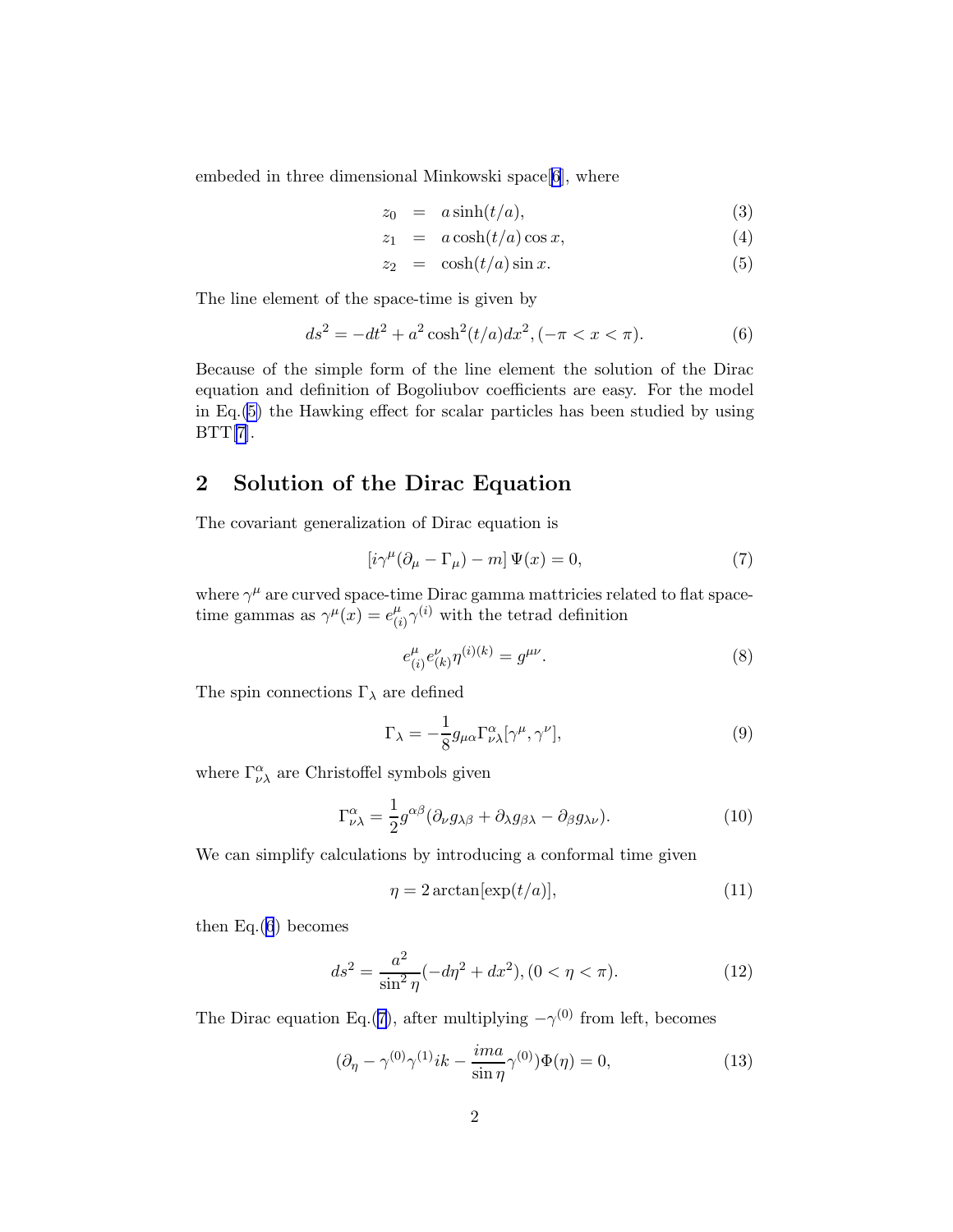where the function of the form

$$
\Psi = \frac{1}{\sqrt{\sin x}} e^{ikx} \Phi(\eta) \tag{14}
$$

introduced to separate variables and to cancel out the terms coming from spin connections. If we choose Dirac matrices in two dimensions as  $({\{\gamma^{(i)}, \gamma^{(k)}\}})$  $2\eta^{(i)(k)})$ 

$$
\gamma^{(0)} = i\sigma^3, \gamma^{(1)} = \sigma^1,\tag{15}
$$

Eq.[\(13\)](#page-1-0) gives two coupled equations

$$
(\partial_{\eta} + \frac{ma}{\sin \eta})\Phi_1(\eta) - k\Phi_2(\eta) = 0, \qquad (16)
$$

$$
(\partial_{\eta} - \frac{ma}{\sin \eta})\Phi_2(\eta) + k\Phi_1(\eta) = 0, \qquad (17)
$$

It is easy to see that each component of the spinor satisfies hypergeometric differential equation if we introduce the following functions in Eqs.(16) and (17)

$$
\Phi_1(\eta) = \sin^{ma} \eta \sin \frac{\eta}{2} f_1(\eta), \qquad (18)
$$

$$
\Phi_2(\eta) = \sin^{ma} \eta \cos \frac{\eta}{2} f_2(\eta). \tag{19}
$$

Then we obtain

$$
[(x-1)\partial_x + \alpha]f_1 + kf_2, = 0,
$$
\n(20)

$$
[(x+1)\partial_x + \alpha]f_2 + kf_1, = 0,
$$
\n(21)

where

$$
\alpha = ma + 1/2; \ x = \cos \eta. \tag{22}
$$

Substituting Eq. $(20)$  into Eq. $(21)$  we obtain

$$
\{u(1-u)\partial_u^2 + [C - (A+B+1)u]\partial_u - AB\} f_1(u) = 0,
$$
 (23)

where

$$
u = \frac{x+1}{2}; A_{1,2} = ma + \frac{1}{2} \pm k; B_{1,2} = ma + \frac{1}{2} \mp k; C = ma + \frac{1}{2}.
$$
 (24)

Solution to Eq. $(23)$  is [[8](#page-5-0)]

$$
f_1(x) = N_2 F_1(ma + \frac{1}{2} \pm k, ma + \frac{1}{2} \mp k, ma + \frac{1}{2}; \frac{x+1}{2})
$$
  
+ 
$$
M\left(\frac{x+1}{2}\right)^{\frac{1}{2}-ma} {}_2F_1(\pm k+1, \mp k+1, -ma - \frac{3}{2}; \frac{x+1}{2}),
$$
 (25)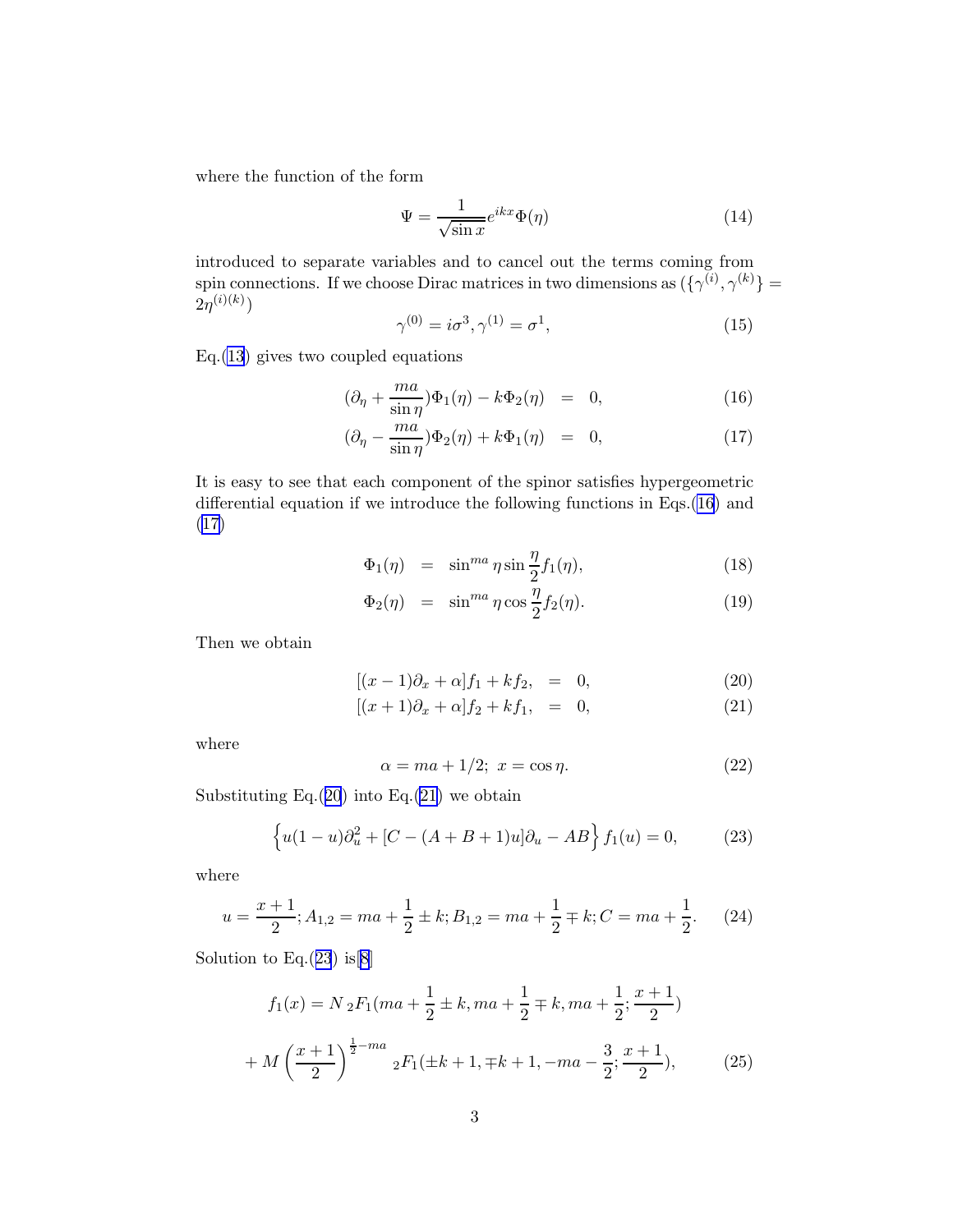<span id="page-3-0"></span>where N and M are normalization constants. The second component of the spinor can be found using the recursion relations of the hypergeometric functions. Then the exact solution of the first component of the spinor is found as follow:

$$
\Psi_1(\eta, x) = e^{ikx} \sin^{ma - \frac{1}{2}} \eta \sin \frac{\eta}{2} [N_2 F_1(ma + \frac{1}{2} \pm k, ma + \frac{1}{2} \mp k, ma + \frac{1}{2}; \frac{\cos \eta + 1}{2})
$$

$$
+ M \left(\frac{\cos \eta + 1}{2}\right)^{\frac{1}{2} - ma} {}_2F_1(\pm k + 1, \mp k + 1, -ma - \frac{3}{2}; \frac{\cos \eta + 1}{2})]. \tag{26}
$$

# 3 Particle Creation

In order to analyze the phenomenon of the particle creation we proceed to discuss the behaviour of the solutions of the Dirac equation in the hypersurfaces  $\eta = 0, \pi$  or equivalently when  $x = \pm 1$ . To relate two different vacuum for  $x = \pm 1$ , we can make use of the relation for the hypergeometric functions,

$$
{}_{2}F_{1}(\alpha,\beta,\gamma;z) = \frac{\Gamma(\gamma)\Gamma(\gamma-\alpha-\beta)}{\Gamma(\gamma-\alpha)\Gamma(\gamma-\beta)} {}_{2}F_{1}(\alpha,\beta,\alpha+\beta-\gamma+1;1-z)
$$

$$
+ \frac{\Gamma(\gamma)\Gamma(\alpha+\beta-\gamma)}{\Gamma(\alpha)\Gamma(\beta)} {}_{2}F_{1}(\gamma-\alpha,\gamma-\beta,\gamma-\alpha-\beta+1;1-z), \qquad (27)
$$

then the negative frequency mode for  $x = -1$  reads

$$
f_{(x=-1)}^- = C^- \, {}_2F_1(ma + \frac{1}{2} \pm k, ma + \frac{1}{2} \mp k, ma + \frac{1}{2}; \frac{x+1}{2})
$$
 (28)

whereas the positive frequency mode for  $x = +1$  takes the form

$$
f_{(x=+1)}^{+} = C^{+} {}_{2}F_{1}(ma + \frac{1}{2} \pm k, ma + \frac{1}{2} \mp k, ma + \frac{1}{2}; \frac{x+1}{2}),
$$
 (29)

where  $C^+$  and  $C^-$  are normalization constants. Using the relation  $(??)$  we obtain

$$
f_{(x=-1)}^{-} = \frac{\Gamma(ma + \frac{1}{2})\Gamma(-ma - \frac{1}{2})}{\Gamma(k)\Gamma(-k)} f_{(x=+1)}^{+} + \frac{\Gamma(ma + \frac{1}{2})\Gamma(-ma - \frac{1}{2})}{\Gamma(ma + \frac{1}{2} + k)\Gamma(ma + \frac{1}{2} - k)} f_{(x=+1)}^{-}.
$$
\n(30)

Finally we obtain using Bogoliubov coefficients

$$
n \sim \frac{|\beta|^2}{|\alpha|^2} = \left| \frac{\Gamma(ma + \frac{1}{2} + k)\Gamma(ma + \frac{1}{2} - k)}{\Gamma(k)\Gamma(-k)} \right|^2 \tag{31}
$$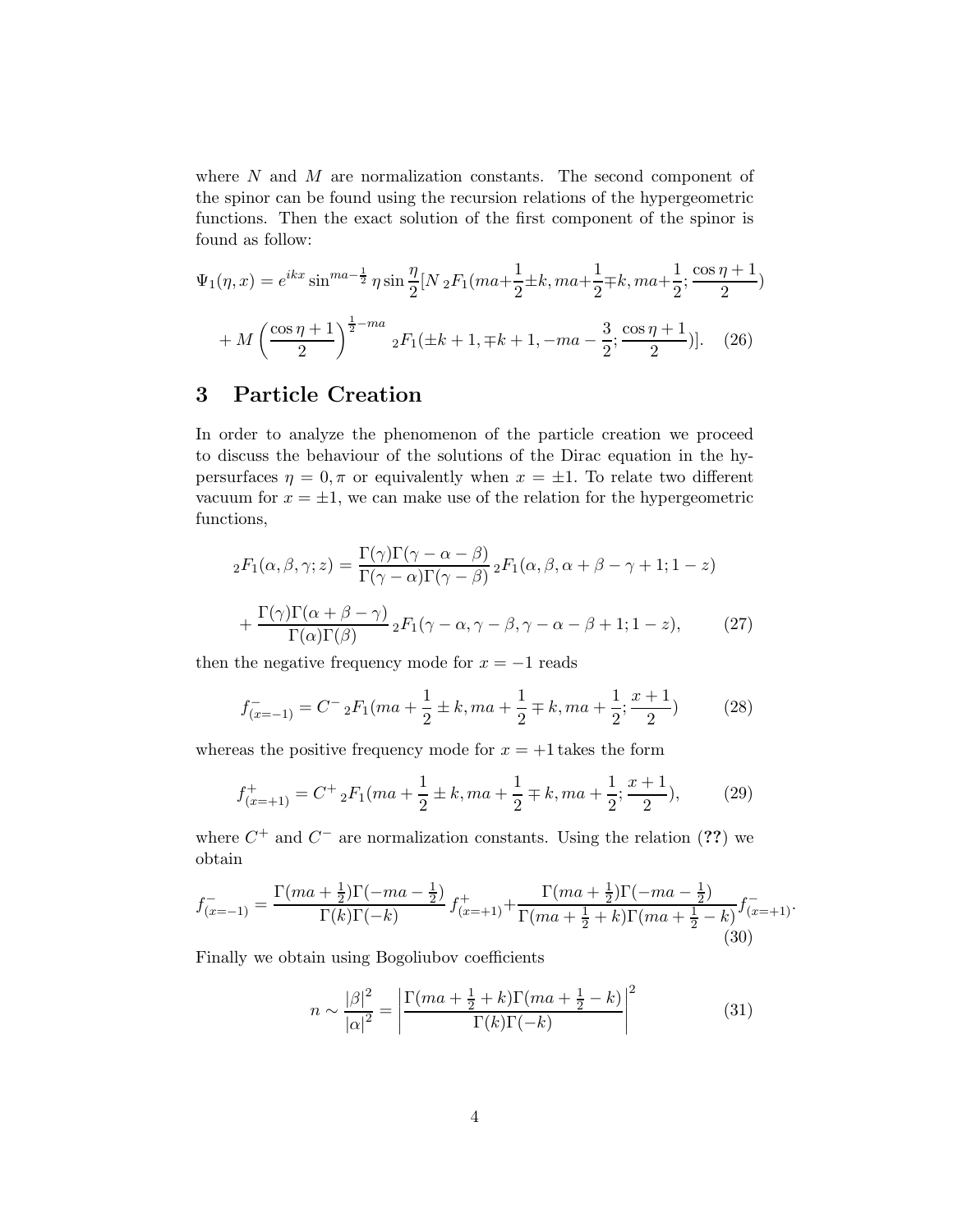<span id="page-4-0"></span>From Eq.[\(31\)](#page-3-0) and relation  $|\alpha|^2 + |\beta|^2 = 1$  we find that the density of particles created  $|\beta|^2$  is given

$$
|\beta|^2 = \frac{\sin^2 k\pi}{\cos^2(ma + \frac{1}{2} + k)\pi}.
$$
 (32)

The expression (??) shows that the density of particles created has a maximum for  $ma + k = n - \frac{1}{2}$  $\frac{1}{2}$ , where n is integer. Also have that there is no particle creation when  $k$  takes integer values. Hence, if the universe has the phenomenon of particle creation, the momentum can not take integer values. When massless particles couples conformally to the metric [3] Eq.(32) takes the form

$$
|\beta|^2 = \frac{\sin^2 k\pi}{\cos^2(\frac{1}{2} + k)\pi} = 1.
$$
 (33)

Equation (33) shows that the density of particles created has a maximum for negative modes.

For the de Sitter space-time studied by Villalba[[9](#page-5-0)] the density of particles created is

$$
|\beta|^2 = \frac{1}{e^{2\pi m/H} + 1}.\tag{34}
$$

We can see that both results in Eqs.(32) and (34) are depend on the mass value of the particle while in Eq.(32) it also depends on momentum value of the particle.

## 4 Conclusions

We solved the Dirac equation using the merhod of seperation of variables for de Sitter space-time. Then using the BTT method we computed that the density number of particles created and also found that the particle creation does not occur when the momentum of spin-1/2 particle has integer values.

## References

- [1] S. Biswas, J. Guha and G. Sarkar, Class. Quantum Grav., 12,1591(1995).
- [2] J. Audretsch, Gen. Rel. Grav., 10,725(1979).
- [3] V.M. Villaba, Phys.Rev. D52, 3742(1995).
- [4] A.A. Grib, Gen.Rel. and Grav., **32**,621(2000).
- [5] N.D. Birrel and P.C.W. Davies, Quantum fields in Curved Space, Cambridge Universty Press(1982).